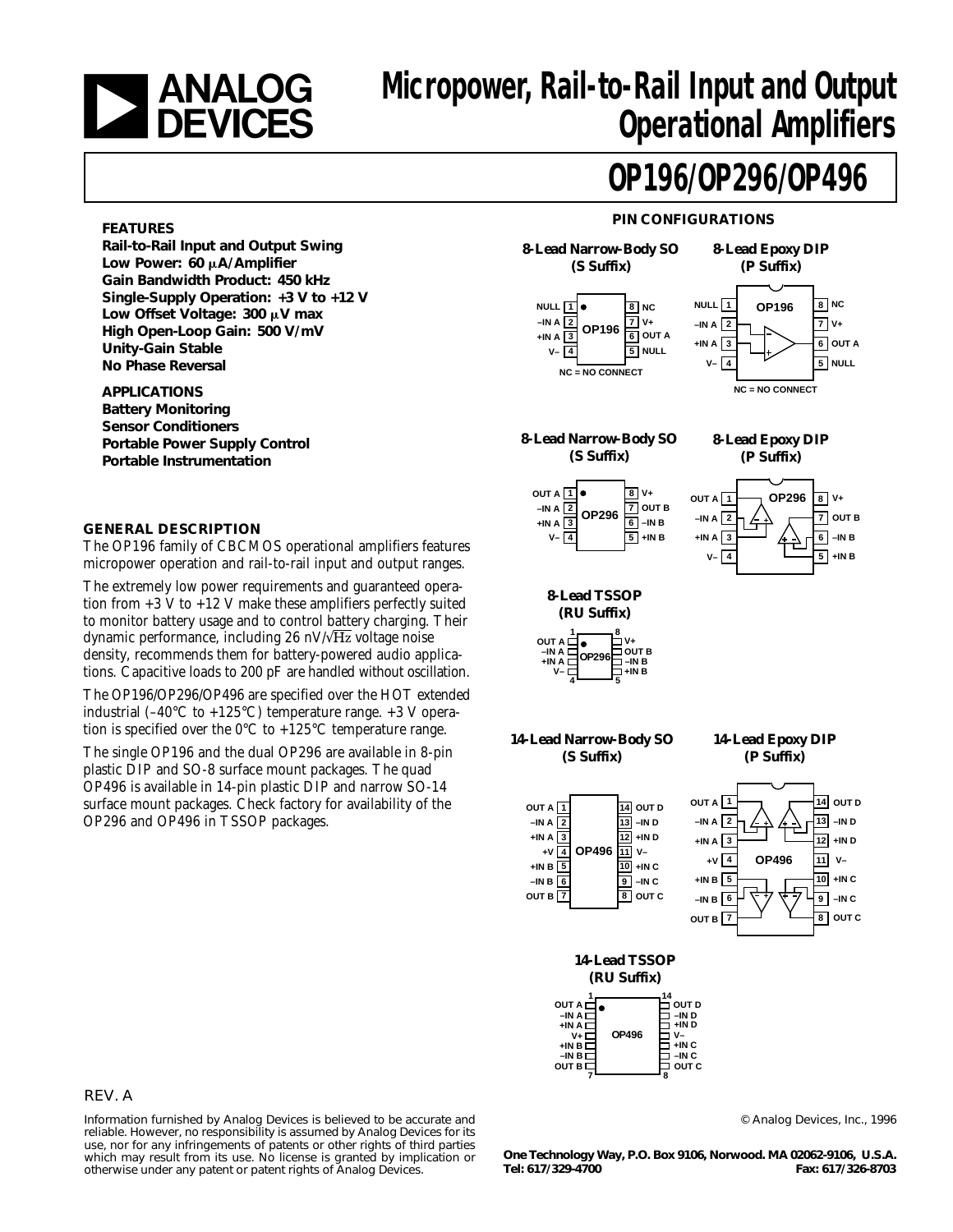# **OP196/OP296/OP496–SPECIFICATIONS**

### **ELECTRICAL SPECIFICATIONS** ( $\textcircled{v}_s = +5.0 \text{ V}$ ,  $V_{\text{CM}} = +2.5 \text{ V}$ ,  $T_A = +25 \text{°C}$  unless otherwise noted)

| <b>Parameter</b>                                                                                          | <b>Symbol</b>                                             | <b>Conditions</b>                                                                                                                                                                                                  | Min          | <b>Typ</b>                              | <b>Max</b>                           | <b>Units</b>                                      |
|-----------------------------------------------------------------------------------------------------------|-----------------------------------------------------------|--------------------------------------------------------------------------------------------------------------------------------------------------------------------------------------------------------------------|--------------|-----------------------------------------|--------------------------------------|---------------------------------------------------|
| <b>INPUT CHARACTERISTICS</b><br><b>Offset Voltage</b>                                                     | $V_{OS}$                                                  | OP196G, OP296G, OP496G<br>$-40^{\circ}C \leq T_A \leq +125^{\circ}C$<br>OP296H, OP496H                                                                                                                             |              | 35                                      | 300<br>650<br>800<br>1.2             | $\mu$ V<br>$\mu$ V<br>$\mu$ V<br>mV               |
| <b>Input Bias Current</b><br><b>Input Offset Current</b><br><b>Input Voltage Range</b>                    | $I_{B}$<br>$I_{OS}$<br>$V_{CM}$                           | $-40^{\circ}C \leq T_A \leq +125^{\circ}C$<br>$-40^{\circ}C \leq T_A \leq +125^{\circ}C$<br>$-40^{\circ}C \leq T_A \leq +125^{\circ}C$                                                                             | $\pmb{0}$    | ±10<br>$\pm 1.5$                        | ±35<br>$\pm 5$<br>$\pm 15$<br>$+5.0$ | nA<br>nA<br>nA<br>$\mathbf V$                     |
| Common-Mode Rejection Ratio                                                                               | <b>CMRR</b>                                               | $0 V \le V_{CM} \le 5.0 V,$<br>$-40^{\circ}$ C $\leq T_A \leq +125^{\circ}$ C                                                                                                                                      | 65           |                                         |                                      | dB                                                |
| Large Signal Voltage Gain<br>Long-Term Offset Voltage<br>Offset Voltage Drift                             | $A_{VQ}$<br>$V_{OS}$<br>$\Delta V_{OS}/\Delta T$          | $R_L = 100 k\Omega,$<br>$0.30 V \le V_{\text{OUT}} \le 4.7 V,$<br>$-40^{\circ}C \leq T_A \leq +125^{\circ}C$<br>G Grade, Note 1<br>H Grade, Note 1<br>G Grade, Note 2<br>H Grade, Note 2                           | 150          | 200<br>1.5<br>2                         | 550<br>$\mathbf{1}$                  | V/mV<br>$\mu$ V<br>mV<br>$\mu$ V/°C<br>$\mu$ V/°C |
| <b>OUTPUT CHARACTERISTICS</b><br><b>Output Voltage Swing High</b><br><b>Output Voltage Swing Low</b>      | $V_{OH}$<br>$V_{OL}$                                      | $I_L = 100 \mu A$<br>$I_L = 1$ mA<br>$I_L = 2 mA$<br>$I_L = -100 \mu A$<br>$I_L = -1$ mA<br>$I_1 = -2$ mA                                                                                                          | 4.85<br>4.30 | 4.92<br>4.56<br>4.1<br>36<br>350<br>750 | 70<br>450                            | V<br>$\mathbf V$<br>V<br>mV<br>mV<br>mV           |
| <b>Output Current</b>                                                                                     | $I_{OUT}$                                                 |                                                                                                                                                                                                                    |              | ±4                                      |                                      | mA                                                |
| <b>POWER SUPPLY</b><br><b>Power Supply Rejection Ratio</b><br><b>Supply Current per Amplifier</b>         | <b>PSRR</b><br>$I_{SY}$                                   | $\pm 2.5$ V $\leq$ V <sub>S</sub> $\leq \pm 6$ V,<br>$-40^{\circ}C \leq T_A \leq +125^{\circ}C$<br>$V_{\text{OUT}} = 2.5 V, R_{\text{L}} = \infty$<br>$-40^{\circ}\textrm{C} \leq T_A \leq +125^{\circ}\textrm{C}$ | 85           | 45                                      | 60<br>80                             | dB<br>$\mu A$<br>$\mu A$                          |
| DYNAMIC PERFORMANCE<br><b>Slew Rate</b><br><b>Gain Bandwidth Product</b><br><b>Phase Margin</b>           | <b>SR</b><br><b>GBP</b><br>$\boldsymbol{\varnothing}_{m}$ | $R_L = 100 k\Omega$                                                                                                                                                                                                |              | 0.3<br>350<br>47                        |                                      | $V/\mu s$<br>kHz<br>Degrees                       |
| NOISE PERFORMANCE<br><b>Voltage Noise</b><br><b>Voltage Noise Density</b><br><b>Current Noise Density</b> | $e_n$ p-p<br>$\mathbf{e}_\mathrm{n}$<br>$i_{n}$           | 0.1 Hz to 10 Hz<br>$f = 1$ kHz<br>$f = 1$ kHz                                                                                                                                                                      |              | 0.8<br>26<br>0.19                       |                                      | $\mu V$ p-p<br>$nV/\sqrt{Hz}$<br>$pA/\sqrt{Hz}$   |

NOTES

<sup>1</sup>Long-term offset voltage is guaranteed by a 1000 hour life test performed on three independent lots at +125 °C, with an LTPD of 1.3.<br><sup>2</sup>Offset voltage drift is the average of the –40 °C to +25 °C delta and the +25 °C t

Specifications subject to change without notice.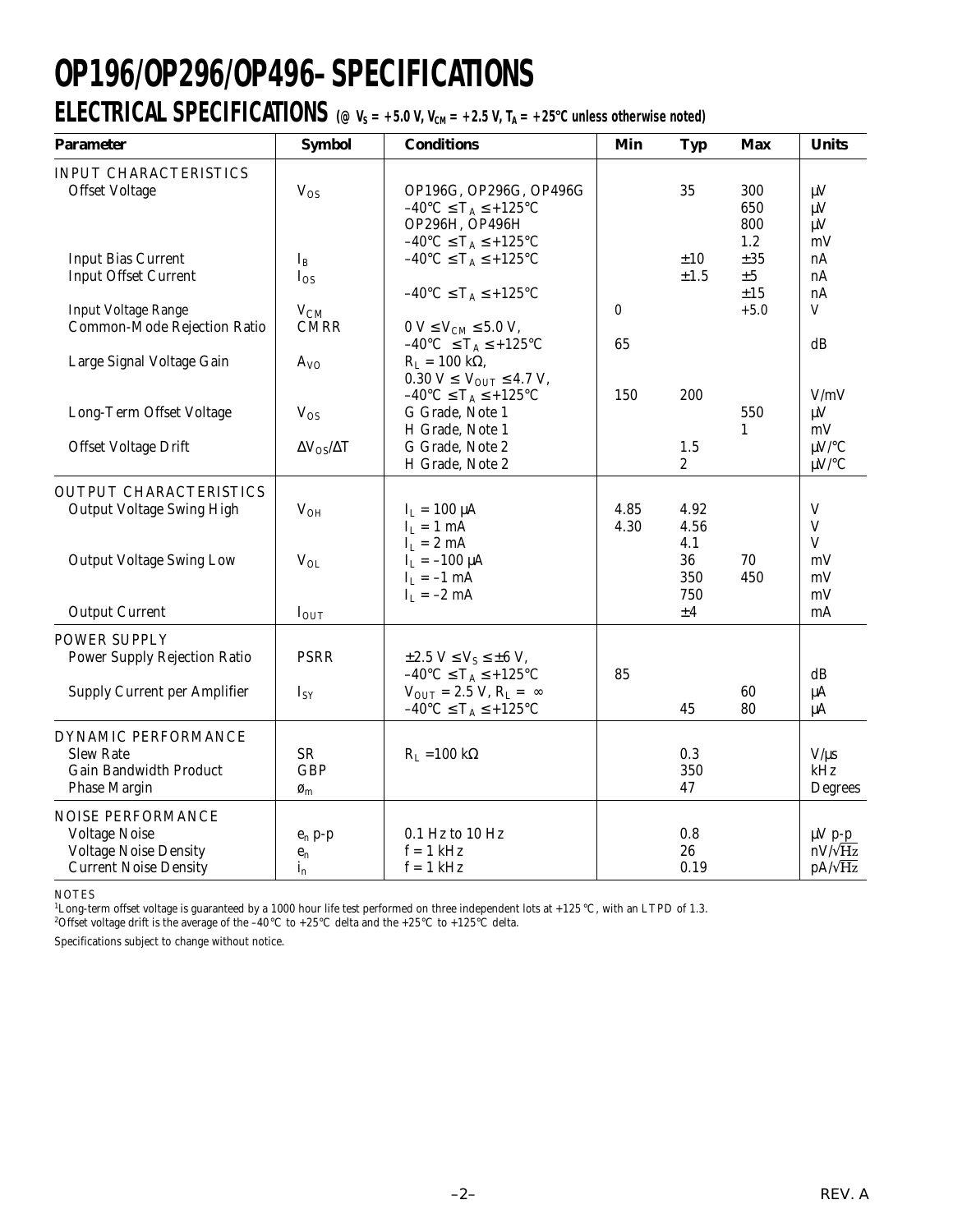### **ELECTRICAL SPECIFICATIONS** ( $\textcircled{v}_s = +3.0 \text{ V}$ ,  $V_{\text{CM}} = +1.5 \text{ V}$ ,  $T_A = +25^{\circ}$ C unless otherwise noted)

| <b>Parameter</b>                    | <b>Symbol</b>                  | <b>Conditions</b>                               | Min      | <b>Typ</b>     | <b>Max</b> | <b>Units</b>   |
|-------------------------------------|--------------------------------|-------------------------------------------------|----------|----------------|------------|----------------|
| <b>INPUT CHARACTERISTICS</b>        |                                |                                                 |          |                |            |                |
| <b>Offset Voltage</b>               | $V_{OS}$                       | OP196G, OP296G, OP496G                          |          | 35             | 300        | $\mu$ V        |
|                                     |                                | $0^{\circ}C \leq T_A \leq +125^{\circ}C$        |          |                | 650        | $\mu$ V        |
|                                     |                                | OP296H, OP496H                                  |          |                | 800        | $\mu$ V        |
|                                     |                                | $0^\circ \leq T_A \leq +125^\circ C$            |          |                | 1.2        | mV             |
| <b>Input Bias Current</b>           | $I_B$                          |                                                 |          | ±10            | $\pm 35$   | nA             |
| <b>Input Offset Current</b>         | $I_{OS}$                       |                                                 |          | $\pm 1$        | $\pm 5$    | nA             |
| <b>Input Voltage Range</b>          | $V_{CM}$                       |                                                 | $\theta$ |                | $+3.0$     | V              |
| Common-Mode Rejection Ratio         | <b>CMRR</b>                    | $0 V \le V_{CM} \le 3.0 V$ ,                    |          |                |            |                |
|                                     |                                | $0^{\circ}C \leq T_A \leq +125^{\circ}C$        | 60       |                |            | dB             |
| Large Signal Voltage Gain           | $A_{VQ}$                       | $R_L = 100 k\Omega$                             | 80       | 200            |            | V/mV           |
| Long-Term Offset Voltage            | $V_{OS}$                       | G Grade, Note 1                                 |          |                | 550        | $\mu V$        |
|                                     |                                | H Grade, Note 1                                 |          |                | 1          | mV             |
| Offset Voltage Drift                | $\Delta V_{OS}/\Delta T$       | G Grade, Note 2                                 |          | 1.5            |            | $\mu$ V/°C     |
|                                     |                                | H Grade, Note 2                                 |          | $\overline{2}$ |            | $\mu$ V/°C     |
| <b>OUTPUT CHARACTERISTICS</b>       |                                |                                                 |          |                |            |                |
| <b>Output Voltage Swing High</b>    | $V_{OH}$                       | $I_L = 100 \mu A$                               | 2.85     |                |            | V              |
| <b>Output Voltage Swing Low</b>     | $V_{OL}$                       | $I_L = -100 \mu A$                              |          |                | 70         | mV             |
| <b>POWER SUPPLY</b>                 |                                |                                                 |          |                |            |                |
| <b>Supply Current per Amplifier</b> | $I_{SY}$                       | $V_{\text{OUT}} = 1.5 V, R_{\text{L}} = \infty$ |          | 40             | 60         | μA             |
|                                     |                                | $0^{\circ}C \leq T_A \leq +125^{\circ}C$        |          |                | 80         | μA             |
| DYNAMIC PERFORMANCE                 |                                |                                                 |          |                |            |                |
| <b>Slew Rate</b>                    | <b>SR</b>                      | $R_L = 100 k\Omega$                             |          | 0.25           |            | $V/\mu s$      |
| <b>Gain Bandwidth Product</b>       | GBP                            |                                                 |          | 350            |            | kHz            |
| <b>Phase Margin</b>                 | $\boldsymbol{\varnothing}_{m}$ |                                                 |          | 45             |            | Degrees        |
| <b>NOISE PERFORMANCE</b>            |                                |                                                 |          |                |            |                |
| <b>Voltage Noise</b>                | $e_n$ p-p                      | 0.1 Hz to 10 Hz                                 |          | 0.8            |            | $\mu V p_p$    |
| <b>Voltage Noise Density</b>        | $e_n$                          | $f = 1$ kHz                                     |          | 26             |            | $nV/\sqrt{Hz}$ |
| <b>Current Noise Density</b>        | $i_{n}$                        | $f = 1$ kHz                                     |          | 0.19           |            | $pA/\sqrt{Hz}$ |

NOTES

<sup>1</sup>Long-term offset voltage is guaranteed by a 1000 hour life test performed on three independent lots at +125 °C, with an LTPD of 1.3.<br><sup>2</sup>Offset voltage drift is the average of the 0°C to +25°C delta and the +25°C to +12

Specifications subject to change without notice.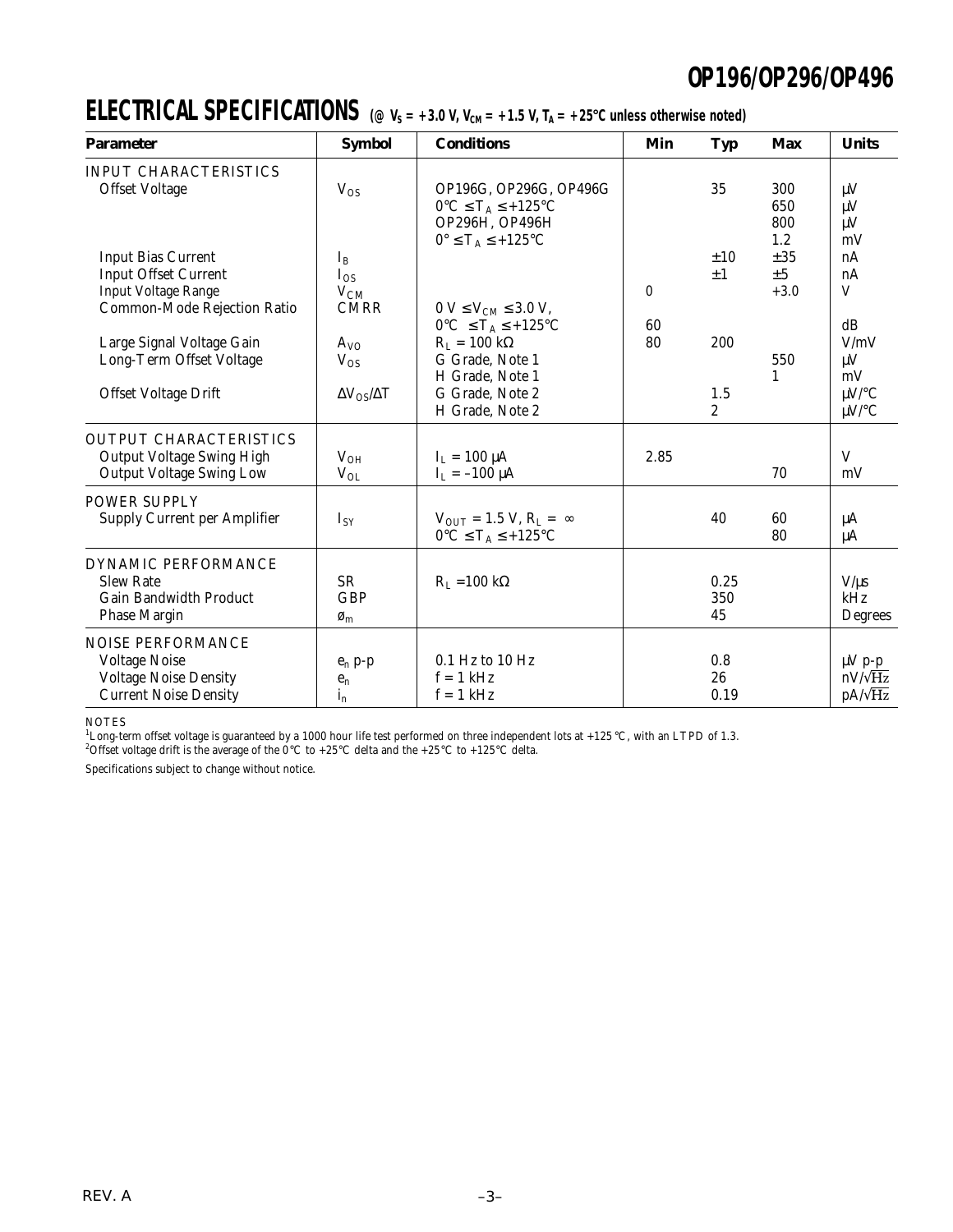### **OP196/OP296/OP496 ELECTRICAL SPECIFICATIONS** ( $\varnothing$  V<sub>S</sub> = +12.0 V, V<sub>CM</sub> = +6 V, T<sub>A</sub> = +25°C unless otherwise noted)

| <b>Parameter</b>                                                                                                 | <b>Symbol</b>                                             | <b>Conditions</b>                                                                                                                                  | Min            | <b>Typ</b>              | Max                                     | <b>Units</b>                                    |
|------------------------------------------------------------------------------------------------------------------|-----------------------------------------------------------|----------------------------------------------------------------------------------------------------------------------------------------------------|----------------|-------------------------|-----------------------------------------|-------------------------------------------------|
| <b>INPUT CHARACTERISTICS</b><br><b>Offset Voltage</b>                                                            | $V_{OS}$                                                  | OP196G, OP296G, OP496G<br>$0^{\circ}C \leq T_A \leq +125^{\circ}C$                                                                                 |                | 35                      | 300<br>650                              | $\mu V$<br>$\mu V$                              |
| <b>Input Bias Current</b><br><b>Input Offset Current</b><br><b>Input Voltage Range</b>                           | $I_B$<br>$I_{OS}$<br>$V_{CM}$                             | OP296H, OP496H<br>$0^\circ \leq T_A \leq +125^\circ C$<br>$-40^{\circ}C \leq T_A \leq +125^{\circ}C$<br>$-40^{\circ}C \leq T_A \leq +125^{\circ}C$ | $\bf{0}$       | ±10<br>$\pm 1$          | 800<br>1.2<br>±35<br>±5<br>±15<br>$+12$ | $\mu$ V<br>mV<br>nA<br>nA<br>nA<br>V            |
| Common-Mode Rejection Ratio                                                                                      | <b>CMRR</b>                                               | $0 V \leq V_{CM} \leq +12 V$ ,<br>$-40^{\circ}C \leq T_A \leq +125^{\circ}C$                                                                       | 65             |                         |                                         | dB                                              |
| Large Signal Voltage Gain<br>Long-Term Offset Voltage                                                            | $A_{VO}$<br>$V_{OS}$                                      | $R_L = 100 k\Omega$<br>G Grade, Note 1<br>H Grade, Note 1                                                                                          | 300            | 1000                    | 550<br>1                                | V/mV<br>$\mu V$<br>mV                           |
| Offset Voltage Drift                                                                                             | $\Delta V_{OS}/\Delta T$                                  | G Grade, Note 2<br>H Grade, Note 2                                                                                                                 |                | 1.5<br>$\boldsymbol{2}$ |                                         | $\mu$ V/°C<br>$\mu$ V/°C                        |
| <b>OUTPUT CHARACTERISTICS</b><br><b>Output Voltage Swing High</b>                                                | $V_{OH}$                                                  | $I_{L} = 100 \mu A$<br>$I_L = 1$ mA                                                                                                                | 11.85<br>11.30 |                         |                                         | $\mathbf V$<br>V                                |
| <b>Output Voltage Swing Low</b><br><b>Output Current</b>                                                         | $V_{OL}$<br>$I_{OUT}$                                     | $I_L = -100 \mu A$<br>$I_L = -1$ mA                                                                                                                |                | ±4                      | 70<br>450                               | mV<br>mV<br>mA                                  |
| <b>POWER SUPPLY</b>                                                                                              |                                                           |                                                                                                                                                    |                |                         |                                         |                                                 |
| <b>Supply Current per Amplifier</b>                                                                              | $I_{SY}$                                                  | $V_{OUT} = 6 V, R_L = \infty$<br>$-40^{\circ}C \leq T_A \leq +125^{\circ}C$                                                                        |                |                         | 60<br>80                                | μA<br>μA                                        |
| <b>Supply Voltage Range</b>                                                                                      | $V_S$                                                     |                                                                                                                                                    | $+3$           |                         | $+12$                                   | V                                               |
| DYNAMIC PERFORMANCE<br><b>Slew Rate</b><br><b>Gain Bandwidth Product</b><br><b>Phase Margin</b>                  | <b>SR</b><br><b>GBP</b><br>$\boldsymbol{\varnothing}_{m}$ | $R_L = 100 \text{ k}\Omega$                                                                                                                        |                | 0.3<br>450<br>50        |                                         | $V/\mu s$<br>kHz<br>Degrees                     |
| <b>NOISE PERFORMANCE</b><br><b>Voltage Noise</b><br><b>Voltage Noise Density</b><br><b>Current Noise Density</b> | $e_n$ p-p<br>$\mathbf{e}_{\mathbf{n}}$<br>$i_{n}$         | $0.1$ Hz to $10$ Hz<br>$f = 1$ kHz<br>$f = 1$ kHz                                                                                                  |                | 0.8<br>26<br>0.19       |                                         | $\mu V$ p-p<br>$nV/\sqrt{Hz}$<br>$pA/\sqrt{Hz}$ |

#### **NOTES**

<sup>1</sup>Long-term offset voltage is guaranteed by a 1000 hour life test performed on three independent lots at +125 °C, with an LTPD of 1.3.

<sup>2</sup>Offset voltage drift is the average of the –40°C to +25°C delta and the +25°C to +125°C delta.

Specifications subject to change without notice.

### $\text{WAFER TEST LIMITS} \text{ (} \text{\textcircled{e}} \text{ V}_s = +5.0 \text{ V}, \text{ V}_\text{\tiny CM} = +2.5 \text{ V}, \text{ T}_\text{\tiny A} = +25 \text{ }^\text{o}\text{C}$  unless otherwise noted)

| <b>Parameter</b>                    | <b>Symbol</b> | <b>Conditions</b>                                | Limit       | <b>Units</b> |
|-------------------------------------|---------------|--------------------------------------------------|-------------|--------------|
| <b>Offset Voltage</b>               | $\rm V_{OS}$  |                                                  | 300         | $\mu$ V max  |
| <b>Input Bias Current</b>           | $1_{\rm B}$   |                                                  | $\pm 35$    | nA max       |
| <b>Input Offset Current</b>         | $I_{OS}$      |                                                  | $\pm 5$     | nA max       |
| Input Voltage Range <sup>1</sup>    | $\rm V_{CM}$  |                                                  | $0$ to $+5$ | V min        |
| Common-Mode Rejection Ratio         | <b>CMRR</b>   | $0 V \leq V_{\text{CM}} \leq 5 V$                | 60          | dB min       |
| <b>Power Supply Rejection Ratio</b> | PSRR          | $\pm 1.5$ V $\leq$ V <sub>S</sub> $\leq \pm 6$ V | 80          | dB min       |
| Large Signal Voltage Gain           | $A_{VO}$      | $R_L = 100 k\Omega$                              | 100         | $V/mV$ min   |
| <b>Output Voltage Swing High</b>    | $\rm V_{OH}$  | $I_{I} = 100 \mu A$                              | 4.85        | V min        |
| <b>Output Voltage Swing Low</b>     | $\rm V_{OL}$  | $I_{I} = -100 \mu A$                             | 70          | mV max       |
| <b>Supply Current per Amplifier</b> | $I_{SY}$      | $V_{\text{OUT}} = 2.5 V, R_{\text{L}} = \infty$  | 60          | µA max       |

NOTES

Electrical tests and wafer probe to the limits shown. Due to variations in assembly methods and normal yield loss, yield after packaging is not guaranteed for standard product dice. Consult factory to negotiate specifications based on dice lot qualifications through sample lot assembly and testing.<br><sup>1</sup>Guaranteed by CMRR test.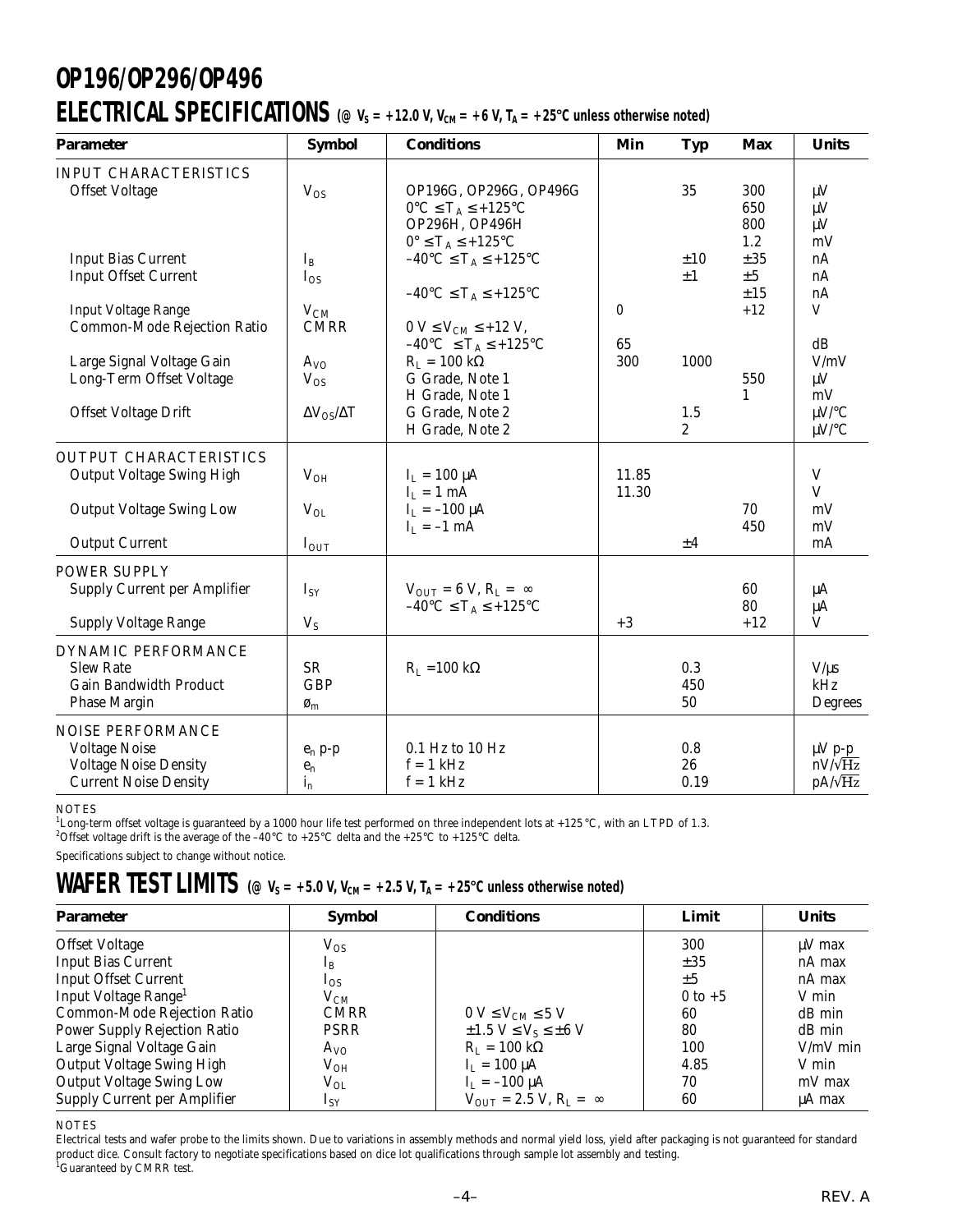#### **ABSOLUTE MAXIMUM RATINGS<sup>1</sup>**

| <b>Storage Temperature Range</b>                                        |
|-------------------------------------------------------------------------|
| P, S, RU Package $\dots \dots \dots \dots \dots \dots -65$ °C to +150°C |
| <b>Operating Temperature Range</b>                                      |
| OP196G, OP296G, OP496G, H  -40°C to +125°C                              |
| <b>Junction Temperature Range</b>                                       |
|                                                                         |
| Lead Temperature Range (Soldering, 60 sec)  +300°C                      |

| <b>Package Type</b>    | $\theta_{JA}^3$ | $\theta_{\rm IC}$ | <b>Units</b>       |
|------------------------|-----------------|-------------------|--------------------|
| 8-Pin Plastic DIP (P)  | 103             | 43                | $\rm ^{\circ}$ C/W |
| 8-Pin SOIC (S)         | 158             | 43                | $\rm ^{\circ}$ C/W |
| 8-Pin TSSOP(RU)        | 240             | 43                | $\rm ^{\circ}$ C/W |
| 14-Pin Plastic DIP (P) | 83              | 39                | $\rm ^{\circ}$ C/W |
| 14-Pin SOIC (S)        | 120             | 36                | $\rm ^{\circ}$ C/W |
| 14-Pin TSSOP (RU)      | 180             | 35                | $\rm ^{\circ}$ C/W |

#### NOTES

<sup>1</sup>Absolute maximum ratings apply to both DICE and packaged parts, unless otherwise noted.

<sup>2</sup>For supply voltages less than  $+15$  V, the absolute maximum input voltage is equal to the supply voltage.

 ${}^3\Theta_{\rm JA}$  is specified for the worst case conditions, i.e.,  $\Theta_{\rm JA}$  is specified for device in socket for P-DIP package;  $\theta_{\rm JA}$  is specified for device soldered in circuit board for SOIC and TSSOP packages.

#### **ORDERING GUIDE**

| Model                                                   | <b>Temperature</b>                                                                                                                   | Package                                                          | Package                      |
|---------------------------------------------------------|--------------------------------------------------------------------------------------------------------------------------------------|------------------------------------------------------------------|------------------------------|
|                                                         | Range                                                                                                                                | <b>Description</b>                                               | Option                       |
| OP196GP                                                 | $-40^{\circ}$ C to $+125^{\circ}$ C                                                                                                  | 8-Pin Plastic DIP                                                | $N-8$                        |
| OP196GS                                                 | $-40^{\circ}$ C to $+125^{\circ}$ C                                                                                                  | 8-Pin SOIC                                                       | $SO-8$                       |
| OP296GP<br>OP <sub>296</sub> GS<br>OP296HRU<br>OP296GBC | $-40^{\circ}$ C to $+125^{\circ}$ C<br>$-40^{\circ}$ C to $+125^{\circ}$ C<br>$-40^{\circ}$ C to $+125^{\circ}$ C<br>$+25^{\circ}$ C | 8-Pin Plastic DIP<br>8-Pin SOIC<br>8-Pin TSSOP<br><b>DICE</b>    | $N-8$<br>$SO-8$<br>$RIJ-8$   |
| OP496GP<br>OP496GS<br>OP496HRU<br>OP496GBC              | $-40^{\circ}$ C to $+125^{\circ}$ C<br>$-40^{\circ}$ C to $+125^{\circ}$ C<br>$-40^{\circ}$ C to $+125^{\circ}$ C<br>$+25\degree$ C  | 14-Pin Plastic DIP<br>14-Pin SOIC<br>14-Pin TSSOP<br><b>DICE</b> | $N-14$<br>$SO-14$<br>$RU-14$ |

### **DICE CHARACTERISTICS**



OP296 Die Size 0.072  $\times$  0048 inch, 3,456 sq. mils Substrate (Die Backside) Is Connected to V+. Transistor Count, 110.



OP496 Die Size 0.062  $\times$  0.092 inch, 5,704 sq. mils Substrate (Die Backside) Is Connected to V+. Transistor Count, 214.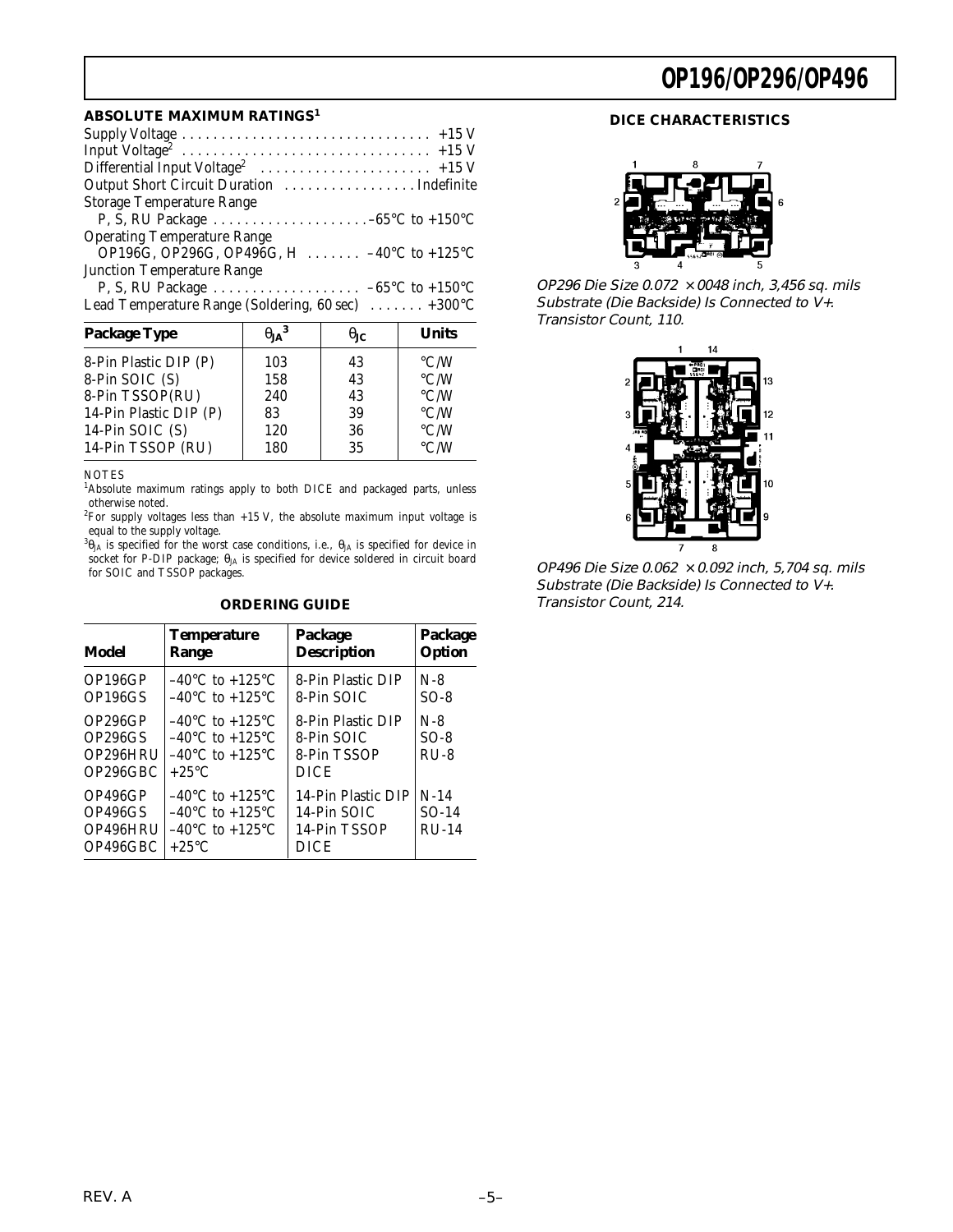### **OP196/OP296/OP496–Typical Performance Characteristics**



Figure 1. Input Offset Voltage Distribution



Figure 2. Input Offset Voltage Distribution



Figure 3. Input Offset Voltage Distribution



Figure 4. Input Offset Voltage Distribution (TCV $_{OS}$ )



Figure 5. Input Offset Voltage Distribution (TCV<sub>OS</sub>)



Figure 6. Input Offset Voltage vs. Temperature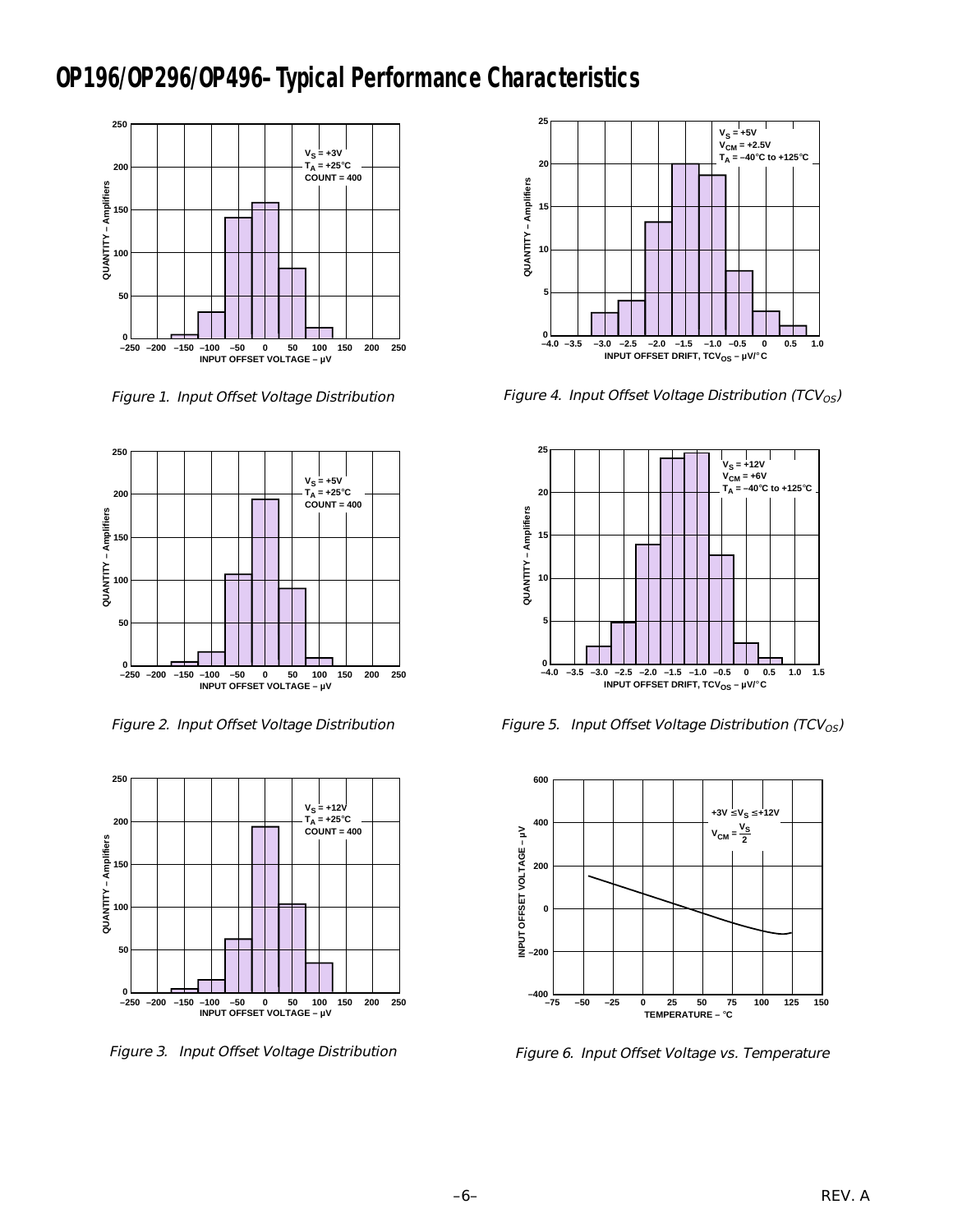

Figure 7. Input Bias Current vs. Temperature



Figure 8. Input Bias Current vs. Supply Voltage



Figure 9. Input Bias Current vs. Common-Mode Voltage



Figure 10. Output Voltage to Supply Rail vs. Load Current



Figure 11. Output Voltage to Supply Rail vs. Load Current



Figure 12. Output Voltage to Supply Rail vs. Load Current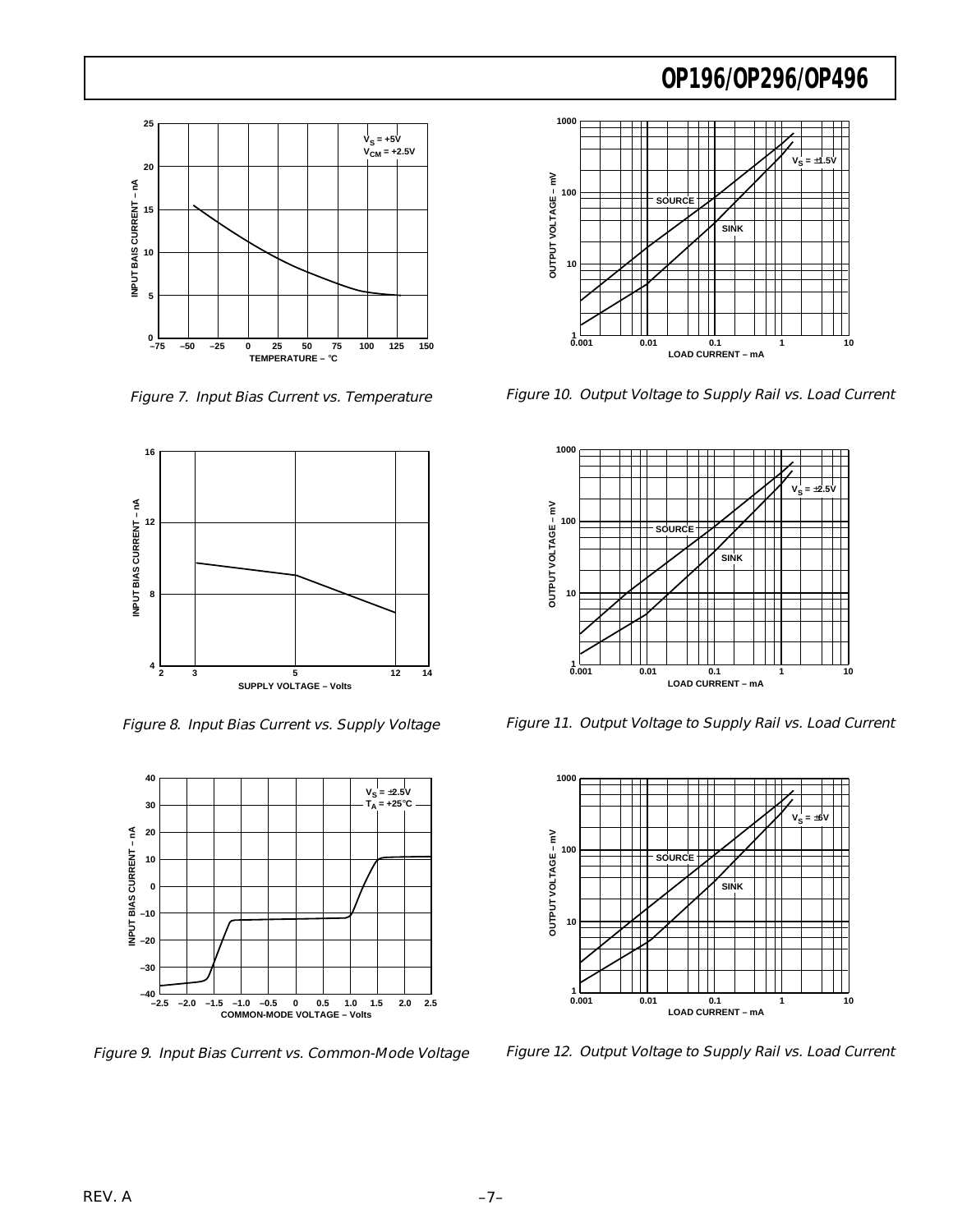### **OP196/OP296/OP496–Typical Performance Characteristics**



Figure 13. Output Voltage Swing vs. Temperature



Figure 14. Output Voltage Swing vs. Temperature



Figure 15. Open-Loop Gain and Phase vs. Frequency (No Load)



Figure 16. Open-Loop Gain and Phase vs. Frequency (No Load)



Figure 17. Open-Loop Gain and Phase vs. Frequency (No Load)



Figure 18. Open-Loop Gain vs. Temperature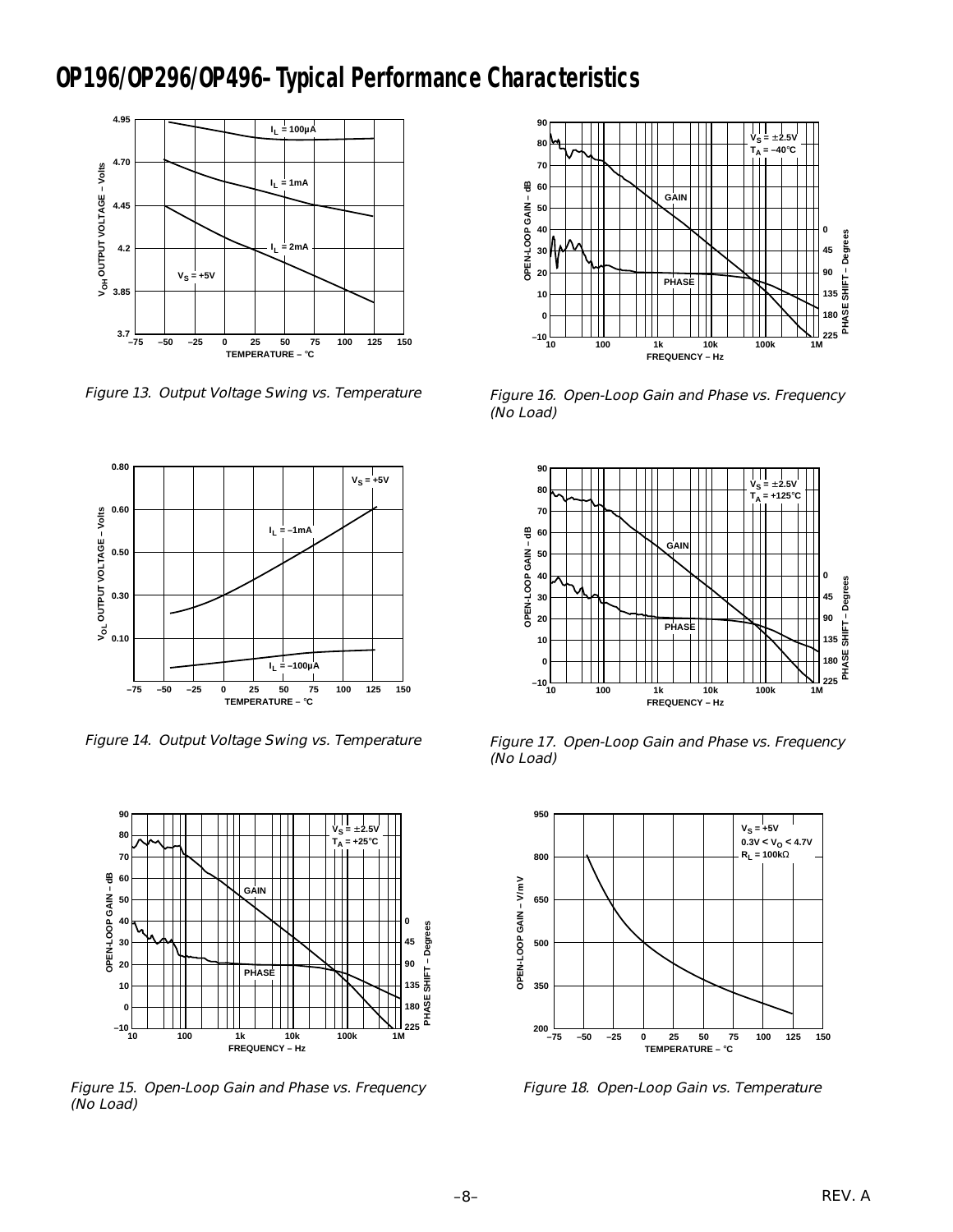

Figure 19. Open Loop Gain vs. Resistive Load



Figure 20. Closed-Loop Gain vs. Frequency



Figure 21. Output Impedance vs. Frequency



Figure 22. CMRR vs. Frequency



Figure 23. PSRR vs. Frequency



Figure 24. Maximum Output Swing vs. Frequency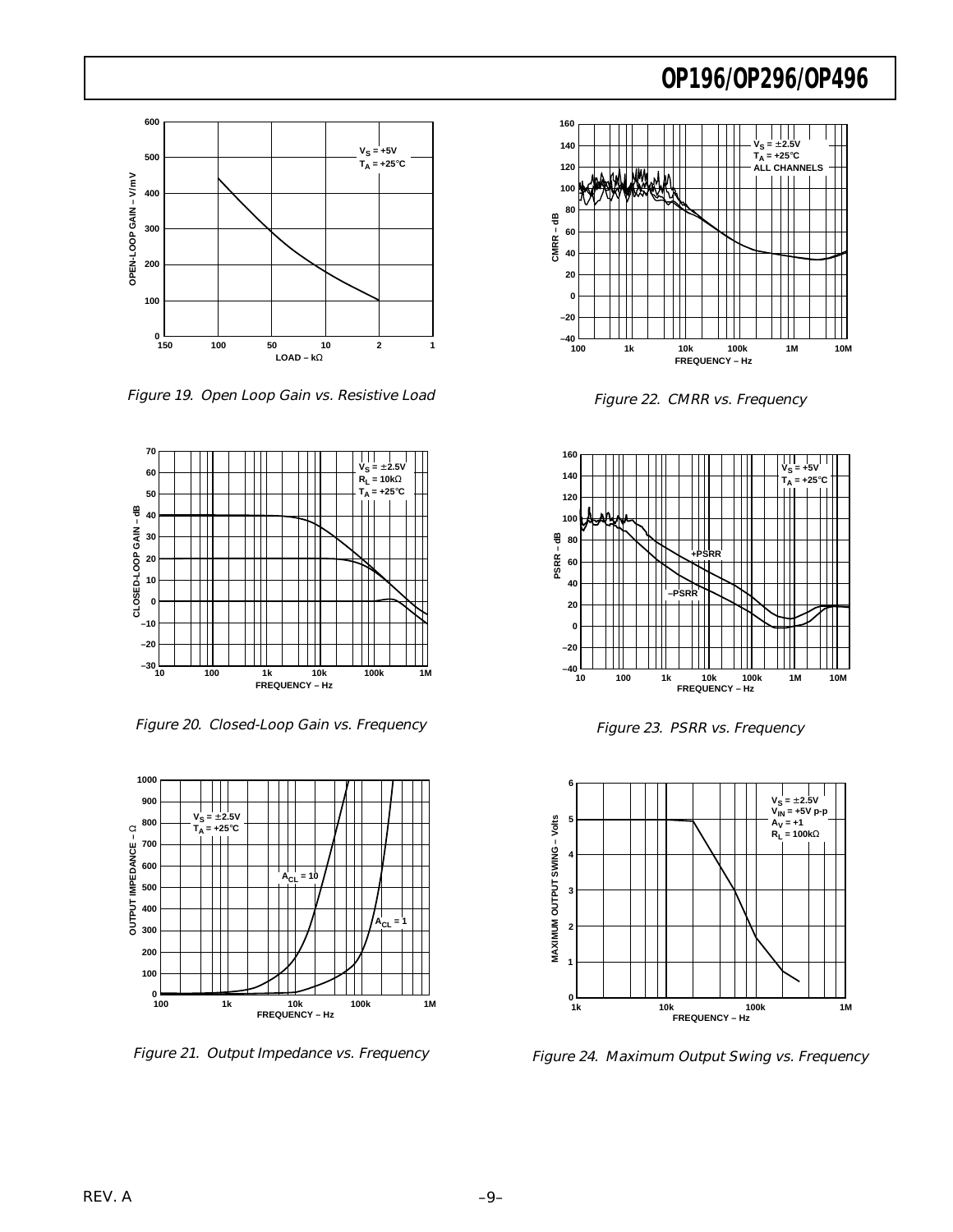### **OP196/OP296/OP496–Typical Performance Characteristics**



Figure 25. Supply Current/Amplifier vs. Temperature



Figure 26. Supply Current/Amplifier vs. Supply Voltage



Figure 27. Voltage Noise Density vs. Frequency



Figure 28. Input Bias Current Noise Density vs. Frequency



Figure 29. Settling Time to 0.1% vs. Step Size



Figure 30. 0.1 Hz to 10 Hz Noise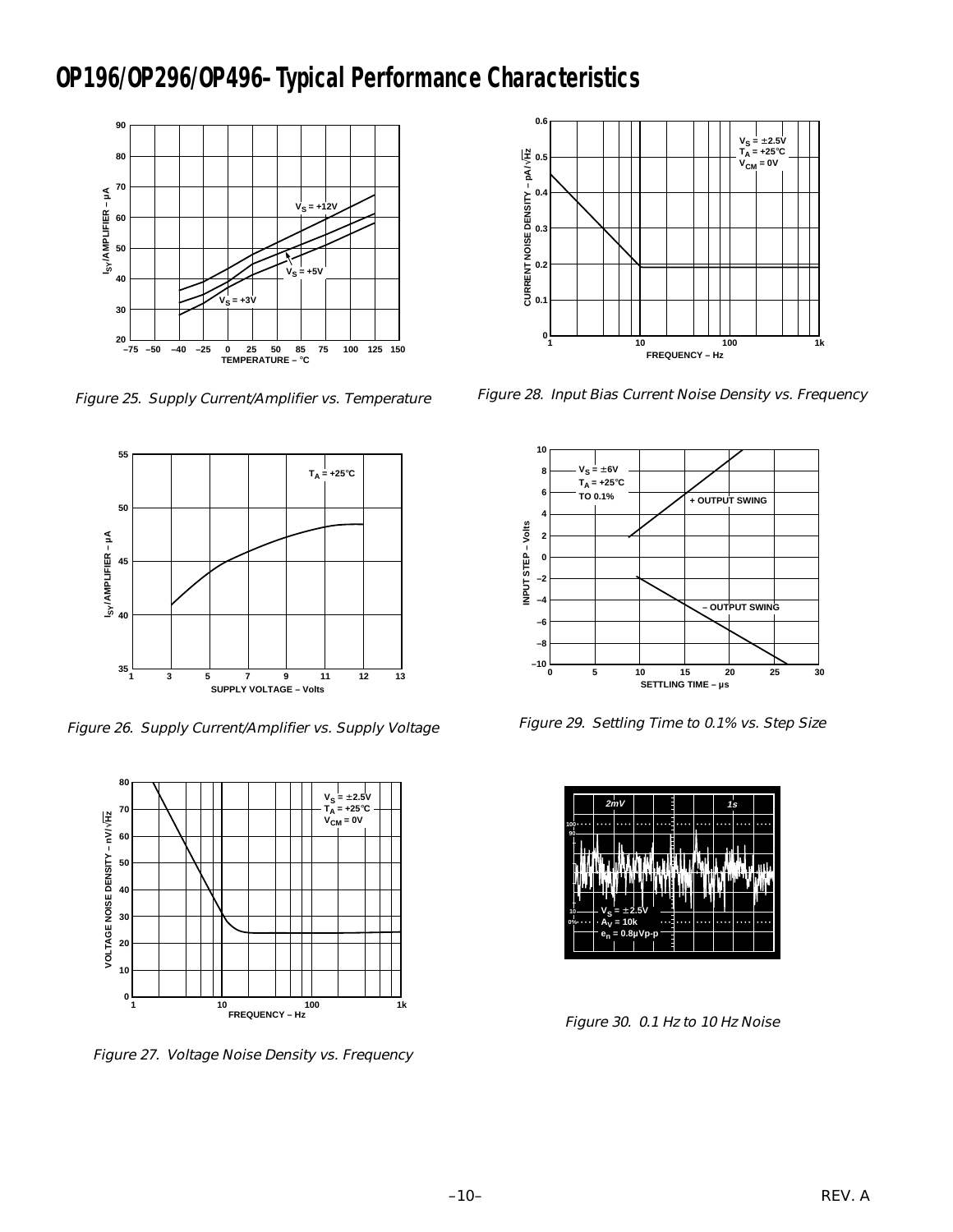

Figure 31. Small Signal Transient Response



Figure 32. Small Signal Transient Response





Figure 33. Large Signal Transient Response

| 10 |     |  |  |  | $V_S = \pm 2.5V$<br>R <sub>L</sub> = 100kΩ |  |
|----|-----|--|--|--|--------------------------------------------|--|
| 90 |     |  |  |  |                                            |  |
|    | um. |  |  |  |                                            |  |
|    |     |  |  |  |                                            |  |
| 10 |     |  |  |  |                                            |  |
| 0% |     |  |  |  |                                            |  |
|    |     |  |  |  | $10\mu s$                                  |  |





Figure 35. 1/f Noise Corner,  $V_S = \pm 15$  V,  $A_V = 1,000$ 



Figure 36. Simplified Schematic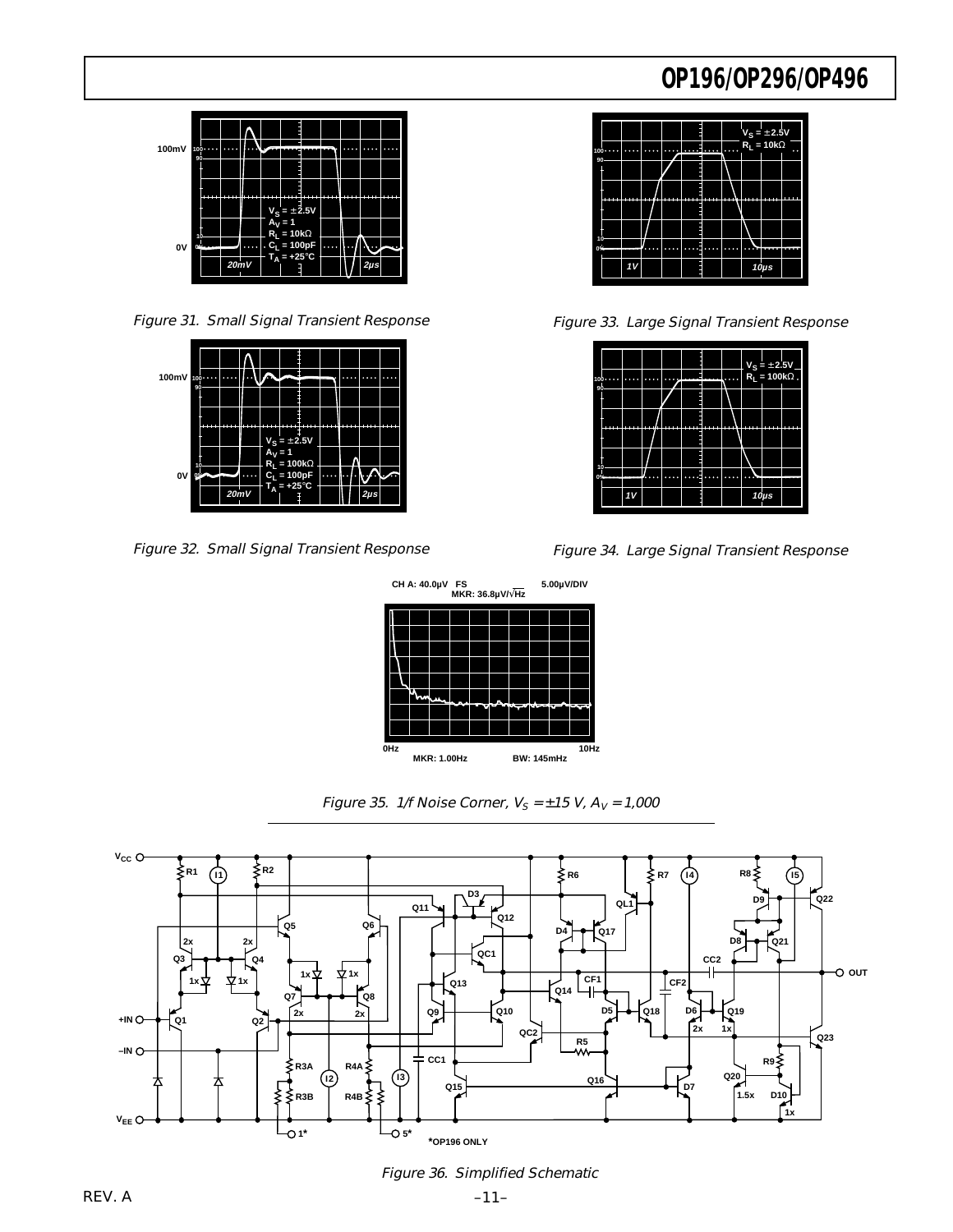### **APPLICATIONS INFORMATION**

### **Functional Description**

The OP196 family of operational amplifiers are single-supply, micropower, rail-to-rail input and output amplifiers. Input offset voltage  $(V_{OS})$  is only 300  $\mu V$  maximum, while the output will deliver  $\pm 5$  mA to a load. Supply current is only 50  $\mu$ A, while bandwidth is over 450 kHz and slew rate is 0.3 V/µs. Figure 36 is a simplified schematic of the OP196—it displays the novel circuit design techniques used to achieve this performance.

#### **Input Overvoltage Protection**

The OPx96 family of op amps uses a composite PNP/NPN input stage. Transistor Q1 in Figure 36 has a collector-base voltage of 0 V if  $+IN = V_{EE}$ . If  $+IN$  then exceeds  $V_{EE}$ , the junction will be forward biased and large diode currents will flow, which may damage the device. The same situation applies to +IN on the base of transistor Q5 being driven above  $V_{CC}$ . Therefore, the inverting and noninverting inputs must not be driven above or below either supply rail unless the input current is limited.

Figure 37 shows the input characteristics for the OPx96 family. This photograph was generated with the power supply pins connected to ground and a curve tracer's collector output drive connected to the input. As shown in the figure, when the input voltage exceeds either supply by more than 0.6 V, internal pnjunctions energize and permit current flow from the inputs to the supplies. If the current is not limited, the amplifier may be damaged. To prevent damage, the input current should be limited to no more than 5 mA.



Figure 37. Input Overvoltage I-V Characteristics of the OPx96 Family

### **Output Phase Reversal**

Some other operational amplifiers designed for single-supply operation exhibit an output voltage phase reversal when their inputs are driven beyond their useful common-mode range. Typically for single-supply bipolar op amps, the negative supply determines the lower limit of their common-mode range. With these common-mode limited devices, external clamping diodes are required to prevent input signal excursions from exceeding the device's negative supply rail (i.e., GND) and triggering output phase reversal.

The OPx96 family of op amps is free from output phase reversal effects due to its novel input structure. Figure 38 illustrates the performance of the OPx96 op amps when the input is driven beyond the supply rails. As previously mentioned, amplifier input current must be limited if the inputs are driven beyond the supply rails. In the circuit of Figure 38, the source amplitude is  $\pm 15$  V, while the supply voltage is only  $\pm 5$  V. In this case, a 2 kΩ source resistor limits the input current to 5 mA.



Figure 38. Output Voltage Phase Reversal Behavior

### **Input Offset Voltage Nulling**

The OP196 provides two offset adjust terminals that can be used to null the amplifier's internal  $V_{OS}$ . In general, operational amplifier terminals should never be used to adjust system offset voltages. A 100 kΩ potentiometer, connected as shown in Figure 39, is recommended to null the OP196's offset voltage. Offset nulling does not adversely affect  $TCV_{OS}$  performance, providing that the trimming potentiometer temperature coefficient does not exceed ±100 ppm/°C.



Figure 39. Offset Nulling Circuit

### **Driving Capacitive Loads**

OP196 family amplifiers are unconditionally stable with capacitive loads less than 170 pF. When driving large capacitive loads in unity-gain configurations, an in-the-loop compensation technique is recommended, as illustrated in Figure 40.





$$
C_F\text{=}\left[I+\left(\frac{I}{|A_{Cl}|}\right)\right]\left(\frac{R_F+R_G}{R_F}\right)C_LR_O
$$

Figure 40. In-the-Loop Compensation Technique for Driving Capacitive Loads

### **A Micropower False-Ground Generator**

Some single supply circuits work best when inputs are biased above ground, typically at 1/2 of the supply voltage. In these cases, a false-ground can be created by using a voltage divider buffered by an amplifier. One such circuit is shown in Figure 41.

This circuit will generate a false-ground reference at 1/2 of the supply voltage, while drawing only about 55 µA from a 5 V supply. The circuit includes compensation to allow for a  $1 \mu$ F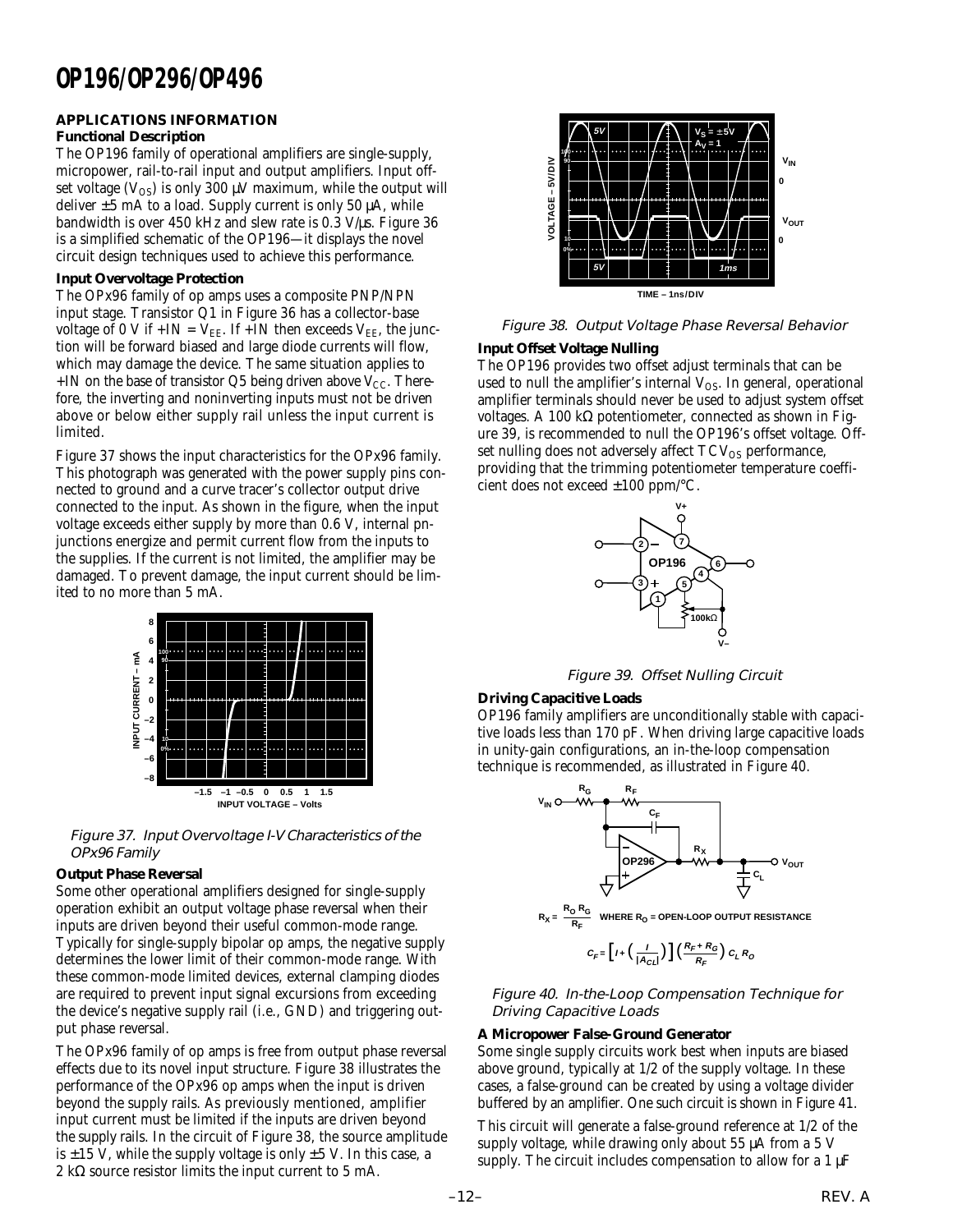bypass capacitor at the false-ground output. The benefit of a large capacitor is that not only does the false-ground present a very low dc resistance to the load, but its ac impedance is low as well.



Figure 41. A Micropower False-Ground Generator

**Single-Supply Half-Wave and Full-Wave Rectifiers**

An OP296, configured as a voltage follower operating from a single supply, can be used as a simple half-wave rectifier in low frequency (<400 Hz) applications. A full-wave rectifier can be configured with a pair of OP296s as illustrated in Figure 42.



Figure 42. Single-Supply Half-Wave and Full-Wave Rectifiers Using an OP296

The circuit works as follows: When the input signal is above 0 V, the output of amplifier A1 follows the input signal. Since the noninverting input of amplifier A2 is connected to A1's output, op amp loop control forces A2's inverting input to the same potential. The result is that both terminals of R1 are at the same potential and no current flows in R1. Since there is no current flow in R1, the same condition must exist in R2; thus, the output of the circuit tracks the input signal. When the input signal is below 0 V, the output voltage of A1 is forced to 0 V. This condition now forces A2 to operate as an inverting voltage follower because the noninverting terminal of A2 is also at 0 V. The output voltage of  $V_{\text{OUT}}A$  is then a full-wave rectified version of the input signal. A resistor in series with A1's noninverting input protects the ESD diodes when the input signal goes below ground.

#### **Square Wave Oscillator**

The oscillator circuit in Figure 43 demonstrates how a rail-torail output swing can reduce the effects of power supply variations on the oscillator's frequency. This feature is especially valuable in battery powered applications, where voltage regulation may not be available. The output frequency remains stable as the supply voltage changes because the RC charging current, which is derived from the rail-to-rail output, is proportional to the supply voltage. Since the Schmitt trigger threshold level is also proportional to supply voltage, the frequency remains relatively independent of supply voltage. For a supply voltage change from 9 V to 5 V, the output frequency only changes about 4 Hz. The slew rate of the amplifier limits the oscillation frequency to a maximum of about 200 Hz at a supply voltage of +5 V.



Figure 43. Square Wave Oscillator Has Stable Frequency Regardless of Supply Voltage Changes

#### **A 3 V Low Dropout, Linear Voltage Regulator**

Figure 44 shows a simple +3 V voltage regulator design. The regulator can deliver 50 mA load current while allowing a 0.2 V dropout voltage. The OP296's rail-to-rail output swing easily drives the MJE350 pass transistor without requiring special drive circuitry. With no load, its output can swing to less than the pass transistor's base-emitter voltage, turning the device nearly off. At full load, and at low emitter-collector voltages, the transistor beta tends to decrease. The additional base current is easily handled by the OP296 output.

The AD589 provides a 1.235 V reference voltage for the regulator. The OP296, operating with a noninverting gain of 2.43, drives the base of the MJE350 to produce an output voltage of 3.0 V. Since the MJE350 operates in an inverting (commonemitter) mode, the output feedback is applied to the OP296's noninverting input.



Figure 44. 3 V Low Dropout Voltage Regulator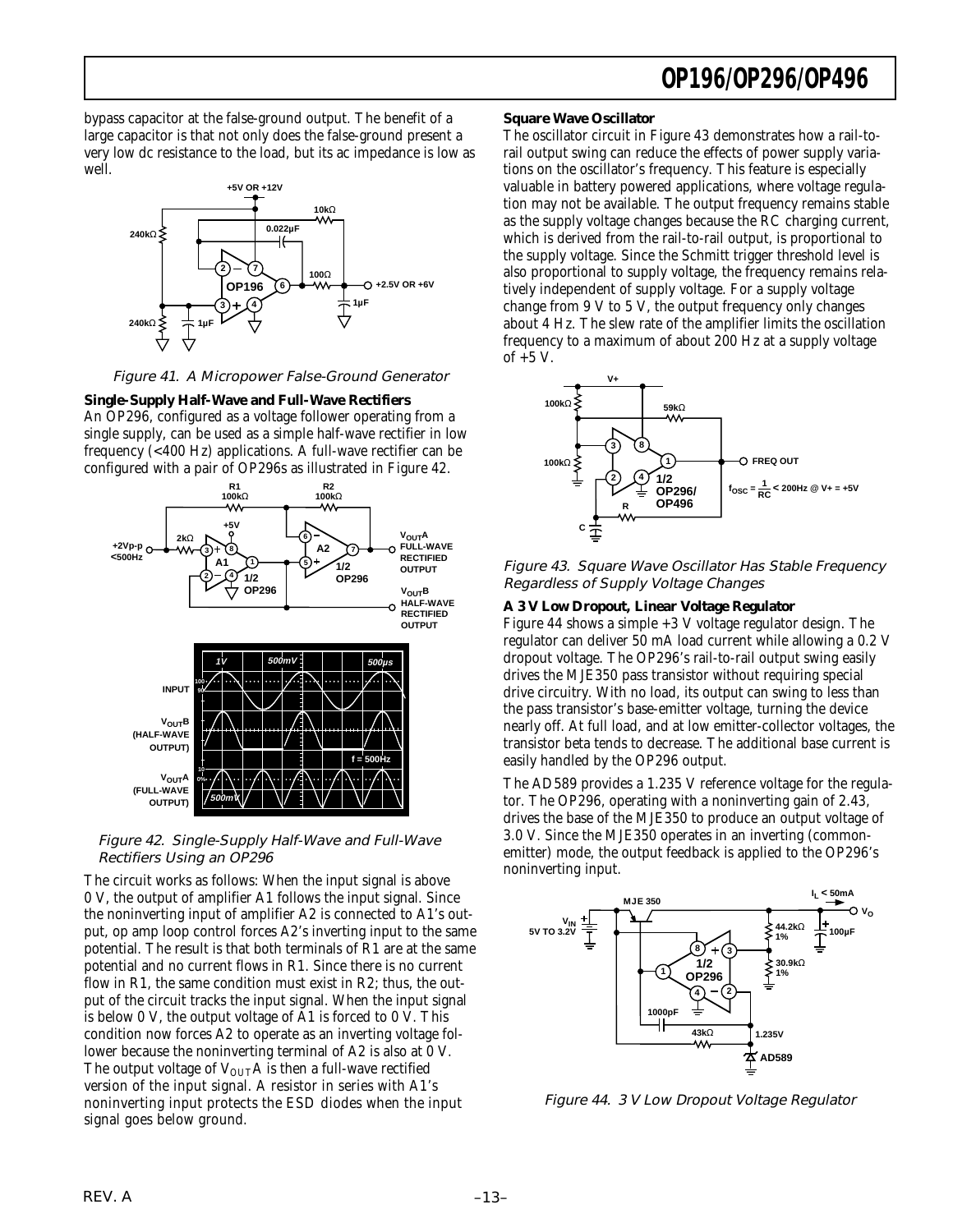Figure 45 shows the regulator's recovery characteristics when its output underwent a 20 mA to 50 mA step current change.



Figure 45. Output Step Load Current Recovery

#### **Buffering a DAC Output**

Multichannel TrimDACs (TrimDAC®) such as the AD8801/ AD8803, are widely used for digital nulling and similar applications. These DACs have rail-to-rail output swings, with a nominal output resistance of 5 kΩ. If a lower output impedance is required, an OP296 amplifier can be added. Two examples are shown in Figure 45. One amplifier of an OP296 is used as a simple buffer to reduce the output resistance of DAC A. The OP296 provides rail-to-rail output drive while operating down to a 3 V supply and requiring only 50 µA of supply current.



Figure 46. Buffering a TrimDAC Output

The next two DACs, B and C, sum their outputs into the other OP296 amplifier. In this circuit DAC C provides the coarse output voltage setting and DAC B is used for fine adjustment. The insertion of R1 in series with DAC B attenuates its contribution to the voltage sum node at the DAC C output.

#### **A High-Side Current Monitor**

In the design of power supply control circuits, a great deal of design effort is focused on ensuring a pass transistor's long-term reliability over a wide range of load current conditions. As a result, monitoring and limiting device power dissipation is of prime importance in these designs. The circuit illustrated in Figure 47 is an example of  $a + 5$  V, single-supply high-side current monitor that can be incorporated into the design of a voltage regulator with fold-back current limiting or a high current power

TrimDAC is a registered trademark of Analog Devices Inc.

supply with crowbar protection. This design uses an OP296's rail-to-rail input voltage range to sense the voltage drop across a 0.1 Ω current shunt. A p-channel MOSFET is used as the feedback element in the circuit to convert the op amp's differential input voltage into a current. This current is then applied to R2 to generate a voltage that is a linear representation of the load current. The transfer equation for the current monitor is given by:

$$
M\text{onitor Output} = R2 \times \left(\frac{R_{\text{SENSE}}}{R1}\right) \times I_L
$$

For the element values shown, the Monitor Output's transfer characteristic is 2.5 V/A.



Figure 47. A High-Side Load Current Monitor

#### **A Single-Supply RTD Amplifier**

The circuit in Figure 48 uses three op amps on the OP496 to produce a bridge driver for an RTD amplifier while operating from a single +5 V supply. The circuit takes advantage of the OP496's wide output swing to generate a bridge excitation voltage of 3.9 V. An AD589 provides a 1.235 V reference for the bridge current. Op amp A1 drives the bridge to maintain 1.235 V across the parallel combination of the 6.19 kΩ and 2.55 MΩ resistors, which generates a 200 µA current source. This current divides evenly and flows through both halves of the bridge. Thus, 100 µA flows through the RTD to generate an output voltage which is proportional to its resistance. For improved accuracy, a 3-wire RTD is recommended to balance the line resistance in both 100  $\Omega$  legs of the bridge.



Figure 48. A Single Supply RTD Amplifier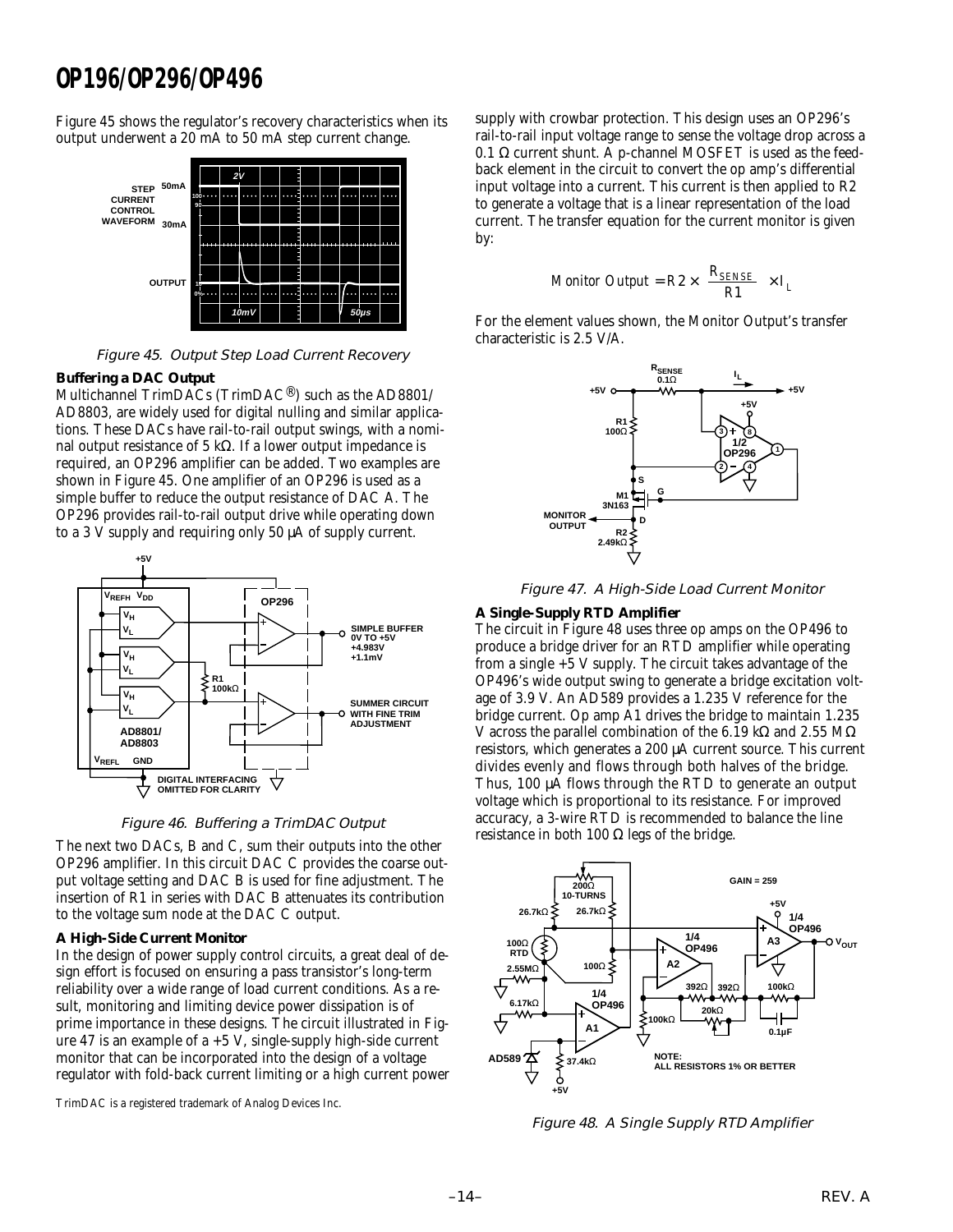Amplifiers A2 and A3 are configured in a two op amp instrumentation amplifier configuration. For ease of measurement, the IA resistors are chosen to produce a gain of 259, so that each 1°C increase in temperature results in a 10 mV increase in

the output voltage. To reduce measurement noise, the bandwidth of the amplifier is limited. A 0.1 µF capacitor, connected in parallel with the 100 kΩ resistor on amplifier A3, creates a pole at 16 Hz.

| * OP496 SPICE Macro-model<br>$\ast$     |                  |                              |                    | Rev. A, 5/95<br>ARG / ADSC |                                                                                                          |                              |                 | * GAIN STAGE<br>$\ast$           |          |          |                         |    |                      |                                           |          |            |
|-----------------------------------------|------------------|------------------------------|--------------------|----------------------------|----------------------------------------------------------------------------------------------------------|------------------------------|-----------------|----------------------------------|----------|----------|-------------------------|----|----------------------|-------------------------------------------|----------|------------|
| *<br>* Copyright 1995 by Analog Devices |                  |                              |                    |                            |                                                                                                          |                              |                 | <b>EREF</b><br>G <sub>1</sub>    | 98<br>98 | 0<br>15  | POLY(2)<br>POLY(2)      |    | (99,0)<br>(6, 5)     | $(50,0)$ 0 0.5 0.5<br>$(13,12)$ 0 10U 10U |          |            |
|                                         |                  |                              |                    |                            | * Refer to "README.DOC" file for License Statement.                                                      |                              |                 | R10<br>CC                        | 15<br>15 | 98<br>49 | 251.641MEG<br><b>8P</b> |    |                      |                                           |          |            |
|                                         |                  |                              |                    |                            | * Use of this model indicates your acceptance of the<br>* terms and provisions in the License Statement. |                              |                 | D <sub>1</sub><br>D <sub>2</sub> | 15<br>50 | 99<br>15 | DX<br>DX                |    |                      |                                           |          |            |
| *                                       | Node assignments |                              |                    |                            |                                                                                                          |                              |                 | *<br>$\ast$                      |          |          | * COMMON MODE STAGE     |    |                      |                                           |          |            |
| $\ast$                                  |                  |                              | Noninverting input |                            |                                                                                                          |                              |                 |                                  |          |          |                         |    |                      |                                           |          |            |
|                                         |                  |                              |                    |                            | Inverting input                                                                                          |                              |                 | <b>ECM</b>                       | -16      | 98       | POLY(2)                 |    | (1,98)               | (2,98)                                    | $\bf{0}$ | $0.5\;0.5$ |
|                                         |                  |                              |                    |                            | Positive supply                                                                                          |                              |                 | R11                              | 16       | 17       | 1MEG                    |    |                      |                                           |          |            |
| $\ast$                                  |                  |                              |                    |                            |                                                                                                          |                              | Negative supply | R12                              | 17       | 98       | 10                      |    |                      |                                           |          |            |
|                                         |                  |                              |                    |                            |                                                                                                          |                              | Output          | $\ast$                           |          |          |                         |    |                      |                                           |          |            |
|                                         |                  |                              |                    |                            |                                                                                                          |                              |                 | * OUTPUT STAGE<br>$\ast$         |          |          |                         |    |                      |                                           |          |            |
|                                         | SUBCKT OP496     |                              | 1                  | 2                          | 99                                                                                                       | 50                           | 49              | <b>ISY</b>                       | 99       | 50       | 20U                     |    |                      |                                           |          |            |
|                                         |                  |                              |                    |                            |                                                                                                          |                              |                 | <b>EIN</b>                       | 35       | 50       | POLY(1)                 |    | (15,98)              | 1.42735                                   | -1       |            |
|                                         |                  |                              |                    |                            |                                                                                                          |                              |                 | Q24                              | 37       | 35       | 36                      | 50 | QN                   | 1                                         |          |            |
|                                         | * INPUT STAGE    |                              |                    |                            |                                                                                                          |                              |                 | QD4                              | 37       | 37       | 38                      | 99 | QP                   | $\mathbf{1}$                              |          |            |
| $\ast$                                  |                  |                              |                    |                            |                                                                                                          |                              |                 | Q27                              | 40       | 37       | 38                      | 99 | QP                   | 1                                         |          |            |
| <b>IREF</b>                             | 21               | 50                           | 1U                 |                            |                                                                                                          |                              |                 | R5                               | 36       | 39       | 150K                    |    |                      |                                           |          |            |
| QB1                                     | 21               | 21                           | 99                 | 99                         | QP                                                                                                       |                              |                 | R6                               | 99       | 38       | 45K                     |    |                      |                                           |          |            |
| QB <sub>2</sub>                         | 22               | 21                           | 99                 | 99                         | QP                                                                                                       | $\mathbf{1}$<br>$\mathbf{1}$ |                 | Q26                              | 39       | 42       | 50                      | 50 | QN                   | 3                                         |          |            |
| QB <sub>3</sub>                         | 4                | 21                           | 99                 | 99                         | QP                                                                                                       | 1.5                          |                 | QD <sub>5</sub>                  | 40       | 40       | 39                      | 50 | QN                   | 1                                         |          |            |
| QB4                                     | 22               | 22                           | 50                 | 50                         | QN                                                                                                       | $\boldsymbol{2}$             |                 | Q28                              | 41       | 40       | 44                      | 50 | QN                   | 1                                         |          |            |
| QB5                                     | 11               | 22                           | 50                 | 50                         | QN                                                                                                       | $\boldsymbol{3}$             |                 | QL1                              | 37       | 41       | 99                      | 99 | QP                   | 1                                         |          |            |
|                                         | 5                | 4                            | 7                  | 50                         | QN                                                                                                       | $\boldsymbol{2}$             |                 | R7                               | 99       | 41       | 10.7K                   |    |                      |                                           |          |            |
| Q1<br>Q2                                | 6                | 4                            | 8                  | 50                         | QN                                                                                                       | $\boldsymbol{2}$             |                 | Ι4                               | 99       | 43       | 2U                      |    |                      |                                           |          |            |
|                                         |                  | 4                            | 7                  | 50                         | QN                                                                                                       |                              |                 | QD7                              | 42       | 42       | 50                      | 50 | QN                   |                                           |          |            |
| Q <sub>3</sub>                          | 4                | 4                            | 8                  | 50                         |                                                                                                          | $\mathbf{1}$                 |                 | QD <sub>6</sub>                  | 43       | 43       | 42                      | 50 |                      | 2<br>$\boldsymbol{2}$                     |          |            |
| Q4                                      | 4<br>50          |                              |                    |                            | QN                                                                                                       | $\mathbf{1}$                 |                 |                                  |          |          |                         |    | QN                   |                                           |          |            |
| Q <sub>5</sub>                          |                  | $\mathbf{1}$                 | 7<br>8             | 99<br>99                   | QP                                                                                                       | 2<br>$\boldsymbol{2}$        |                 | Q29                              | 47<br>44 | 43       | 44                      | 50 | QN                   | 1                                         |          |            |
| Q6<br><b>EOS</b>                        | 50<br>3          | 3<br>$\overline{\mathbf{c}}$ |                    |                            | QP                                                                                                       |                              |                 | Q30                              |          | 45       | 50<br>50                | 50 | QN                   | 1.5                                       |          |            |
|                                         |                  |                              | POLY(1)            |                            | $(17,98)$ 35U                                                                                            |                              | 1               | QD10 45<br>R9                    | 45       | 46<br>46 |                         | 50 | QN                   | 1                                         |          |            |
| Q7                                      | 99               | $\mathbf{1}$                 | 9                  | 50                         | QN                                                                                                       | $\boldsymbol{2}$             |                 |                                  |          |          | 175                     |    |                      |                                           |          |            |
| Q8                                      | 99               | 3                            | 10                 | 50                         | QN                                                                                                       | $\boldsymbol{2}$             |                 | Q31                              | 46       | 47       | 48                      | 99 | QP                   | 1                                         |          |            |
| Q9                                      | 12               | 11                           | 9                  | 99                         | QP                                                                                                       | $\boldsymbol{2}$             |                 | QD8                              | 47       | 47       | 48                      | 99 | QP                   | 1                                         |          |            |
| Q10                                     | 13               | 11                           | 10                 | 99                         | QP                                                                                                       | $\boldsymbol{2}$             |                 | QD9                              | 48       | 48       | 51                      | 99 | QP                   | 5                                         |          |            |
| Q11                                     | 11               | 11                           | 9                  | 99                         | QP                                                                                                       | $\mathbf{1}$                 |                 | R8                               | 99       | 51       | 2.9K                    |    |                      |                                           |          |            |
| Q12                                     | 11               | 11                           | 10                 | 99                         | QP                                                                                                       | $\mathbf{1}$                 |                 | I5                               | 99       | 46       | 1 <sub>U</sub>          |    |                      |                                           |          |            |
| R1                                      | 99               | 5                            | 50K                |                            |                                                                                                          |                              |                 | Q32                              | 49       | 48       | 99                      | 99 | QP                   | 10                                        |          |            |
| $\mathbb{R}2$                           | 99               | 6                            | 50K                |                            |                                                                                                          |                              |                 | Q33                              | 49       | 44       | 50                      | 50 | QN                   | 4                                         |          |            |
| R3                                      | 12               | 50                           | 50K                |                            |                                                                                                          |                              |                 | .MODEL                           |          | DX       | D()                     |    |                      |                                           |          |            |
| R4                                      | 13               | 50                           | 50K                |                            |                                                                                                          |                              |                 | .MODEL                           |          | QN       |                         |    | $NPN(BF=120VAF=100)$ |                                           |          |            |
| <b>IOS</b>                              | $\mathbf{1}$     | 2                            | 0.75N              |                            |                                                                                                          |                              |                 | .MODEL                           |          | QP       |                         |    | $PNP(BF=80$ VAF=60)  |                                           |          |            |
| C10                                     | 5                | 6                            | 3.183P             |                            |                                                                                                          |                              |                 | .ENDS                            |          |          |                         |    |                      |                                           |          |            |
| C11                                     | 12               | 13                           | 3.183P             |                            |                                                                                                          |                              |                 |                                  |          |          |                         |    |                      |                                           |          |            |
| <b>CIN</b>                              | $\mathbf{1}$     | $\boldsymbol{2}$             | 1P                 |                            |                                                                                                          |                              |                 |                                  |          |          |                         |    |                      |                                           |          |            |

 $\frac{6}{10}$